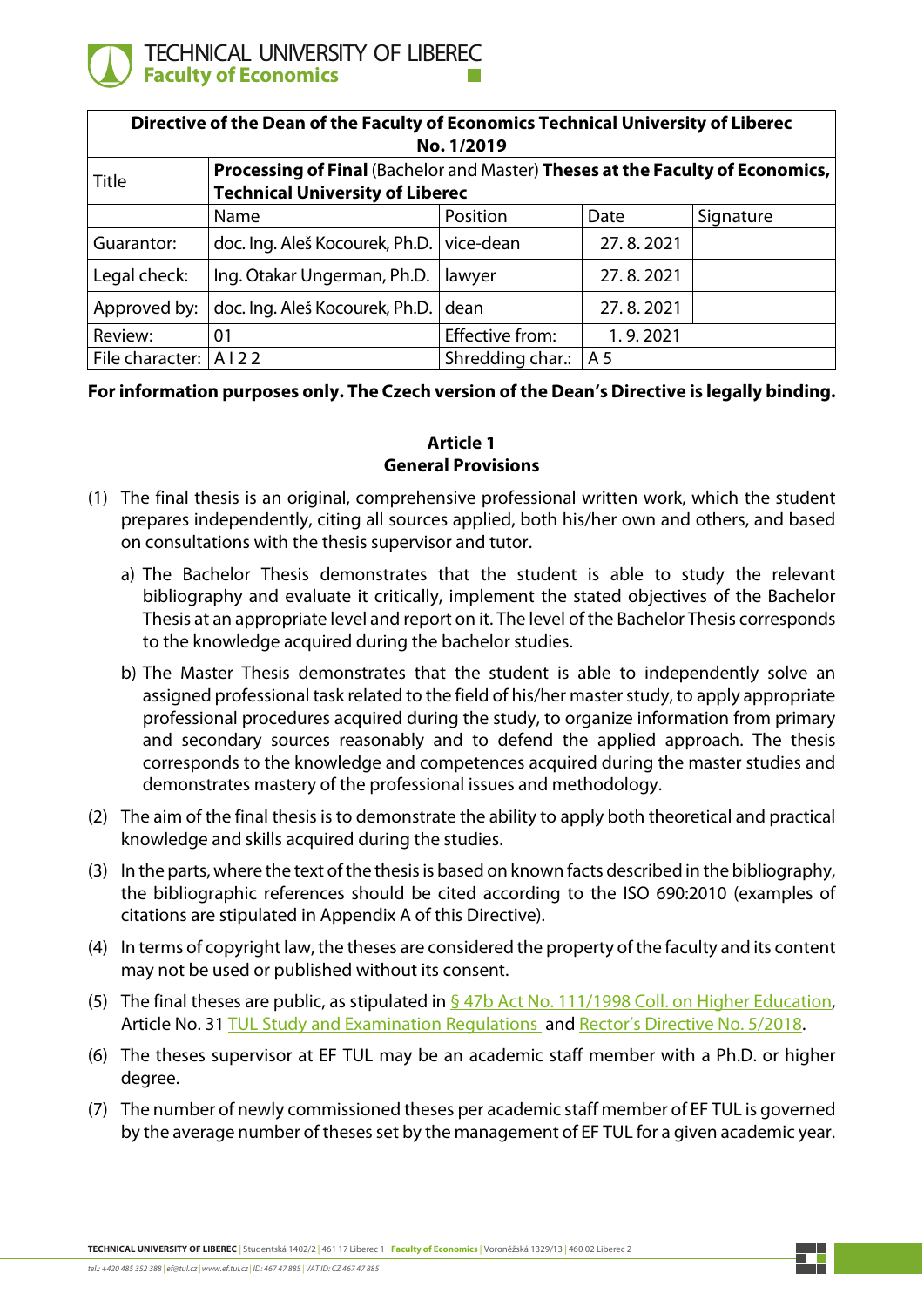

### **Article 2 Final Thesis Assignment**

- (1) During the month of March, the staff of the specialized departments publishes proposals for the framework topics of the final theses to be prepared in the following academic year in the STAG information system (hereinafter referred to as IS STAG). The topics are in accordance with the study programme (and its specialization, if any) for which they are proposed and are subject to the approval of the guarantor of the study programme or specialization before they are made public and listed in the IS STAG.
- (2) Students may propose their own thesis topic by the end of February at the latest, based on an individual agreement with the thesis supervisor. Providing the thesis supervisor and the supervisor of the study programme or specialization approve the topic, the topic is listed in the IS STAG with an explanatory note that it is preferably intended for this particular student.
- (3) Student chooses the focus of his/her final thesis during the month of April of the penultimate year of study from the areas announced by the relevant department. Student registers a maximum of three topics (including his/her own topic) of his/her choice within IS STAG, for which he/she also specifies his/her personal priorities. The registration includes the processing of a thematic focus and a brief outline of the thesis, which the student submits to the supervisor.
- (4) The future supervisor of the thesis assesses the processed documents and assigns the topic in IS STAG to particular student. One topic can be assigned to several students.
- (5) After the topic registration, the student completes the basis for the specific assignment of the final thesis in IS STAG (tab. on Témata VŠKP):
	- title in both Czech and English,
	- the principles for elaboration (in the form of a numbered list) must be in accordance with the title of the assignment and must correspond to what the student is supposed to solve in the assignment,
	- the list of recommended current bibliography (in the form of a bulleted list, not older than 10 years, at least 1-2 foreign sources). The list must comply with the requirements of ČSN ISO 690: 2010, for details see Appendix A to this Directive. The student leaves the item of the list (PROQUEST) unchanged, enters the name of the tutor and his/her position under the bibliography after the two indented lines.
- (6) Student selects "Student Completed Supplementary Material VŠKP" and presses the "Save" button.
- (7) Thesis supervisor checks the data entered by the student into IS STAG and, if necessary, agrees with the student on modifications. After the final adjustments, the supervisor selects "Teacher-approved Supplementary Material VŠKP" and presses the "Save" button.
- (8) The head of the department approves the specific assignment in IS STAG via mass approval of topics no later than 15 October of the academic year.
- (9) Subsequently, on 31 October, the dean of EF TUL approves the assignment via mass approval in IS STAG.
- (10) In case of disapproval by the Dean or head of department, the assignment is returned to the student for modification.
- (11) After approval by the Dean, the secretariat of the relevant department generates a thesis assignment in IS STAG, which is a part of the printed thesis.

**TECHNICAL UNIVERSITY OF LIBEREC** | Studentská 1402/2 | 461 17 Liberec 1 | **Faculty of Economics** | Voroněžská 1329/13 | 460 02 Liberec 2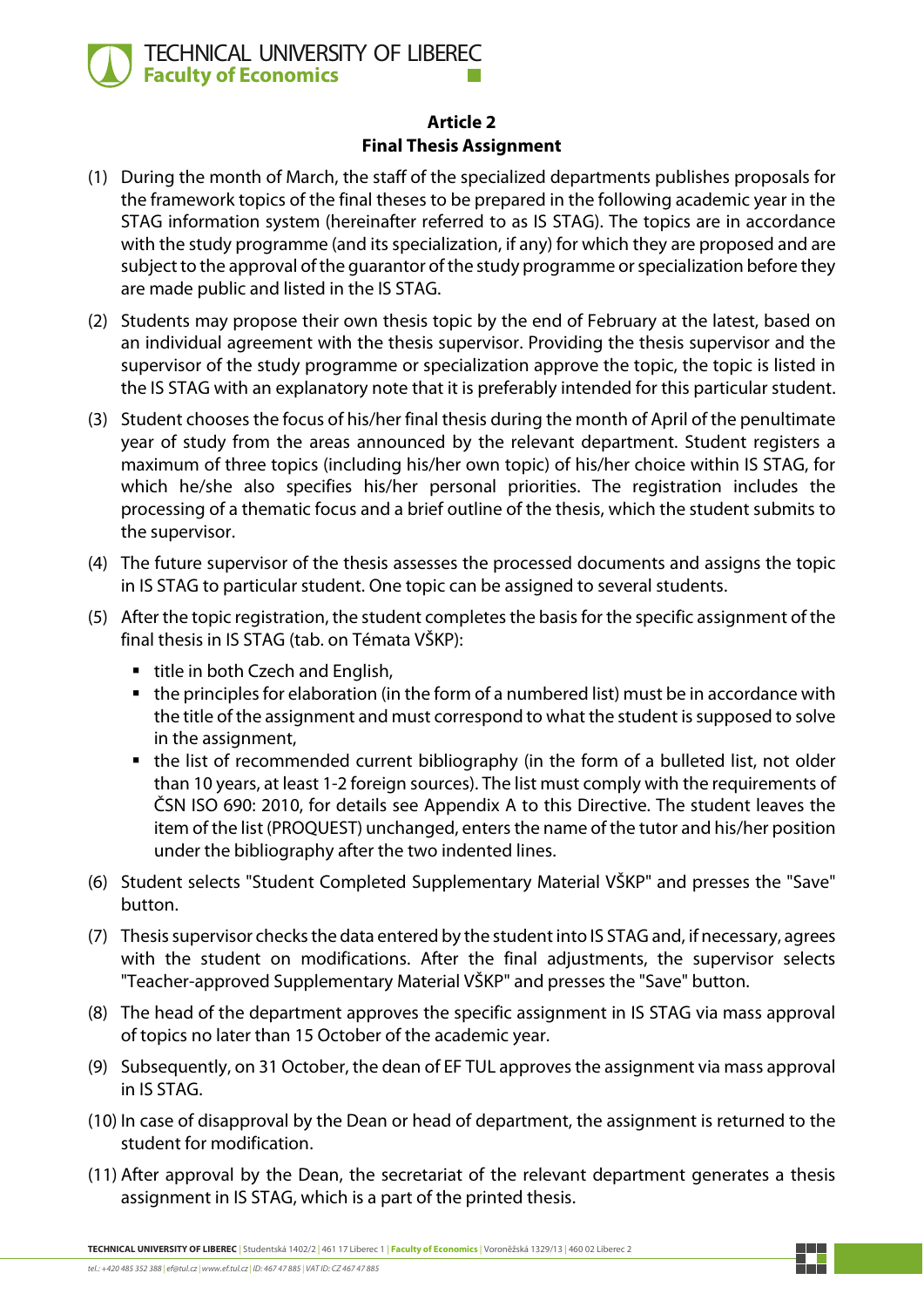

## **Article 3 Final Thesis Processing**

- (1) The student elaborates the final thesis in a written form. Depending on the topic assignment, it is supplemented by appendices.
- (2) The range of the final thesis corresponds to the assigned topic and is specified the thesis assignment. The regular scope of the Bachelor Thesis is of 30 standard pages, the regular scope of the Master Thesis is of 65 standard pages, including figures and tables (1 standard page represents 1,800 characters including spaces). The title pages, assignment, appendices, and the references do not count towards the scope
- (3) The final thesis is written in a teaching language within the Faculty of Economics (eventual exception is approved by the Dean). The final thesis written in Czech language must be in accordance with the current edition of Czech spelling rules.
- (4) The final thesis is printed on a white A4 paper. The opening pages are printed on one side, the following text from the abstract in the Czech language onwards is printed on both sides.
- (5) The thesis must be written in a word processor with the following formatting settings:
	- $\blacksquare$  font size 12,
	- Times New Roman™ (hereinafter TNR) font,
	- 1.5 line spacing,
	- 25 mm for top, bottom and edge margins, the gutter margin of 30mm on the spine edge,
	- each chapter starts with a new page,
	- mathematical relationships, figures, diagrams, graphs as well as tables are aligned to the left banner,
	- mathematical relationships are provided with a number, are numbered in ascending order, the number is indicated in a round bracket at the right margin of the corresponding line,
	- tables are numbered in ascending order (e.g. "Table 1"), the table titles are above the table aligned to the left margin of the table (font size TNR 11, italics), the source is stated below the table to the left margin of the table (font size TNR 11),
	- figures, charts, and diagrams are numbered in ascending order, labelled in unified pattern as Figure. The titles are presented below the figure, graph or diagram, aligned to the left banner (font size TNR 11, italics), the source is aligned to the left margin of the figure, chart, or a scheme (font size TNR 11),
	- **Perophotographs may be pasted into the final thesis,**
	- fliers, leaflets, drawings or other corporate material, are part of appendices within the final thesis, not counted into the final thesis final scope.

## **Article 4 Final Thesis and Its Layout**

- (1) The final thesis consists of the following parts and individual pages are ranked in accordance with the following order:
	- **•** opening page is in accordance to the pattern indicated in Annex No. 1 TUL Rector's [Directive No. 5/2018 ,](https://doc.tul.cz/8580)
	- **front page is generated from the IS STAG (pages 1 and 2 blank, not numbered),**
	- $\blacksquare$  the topic of the final thesis (double-sided, page 3 4, not numbered),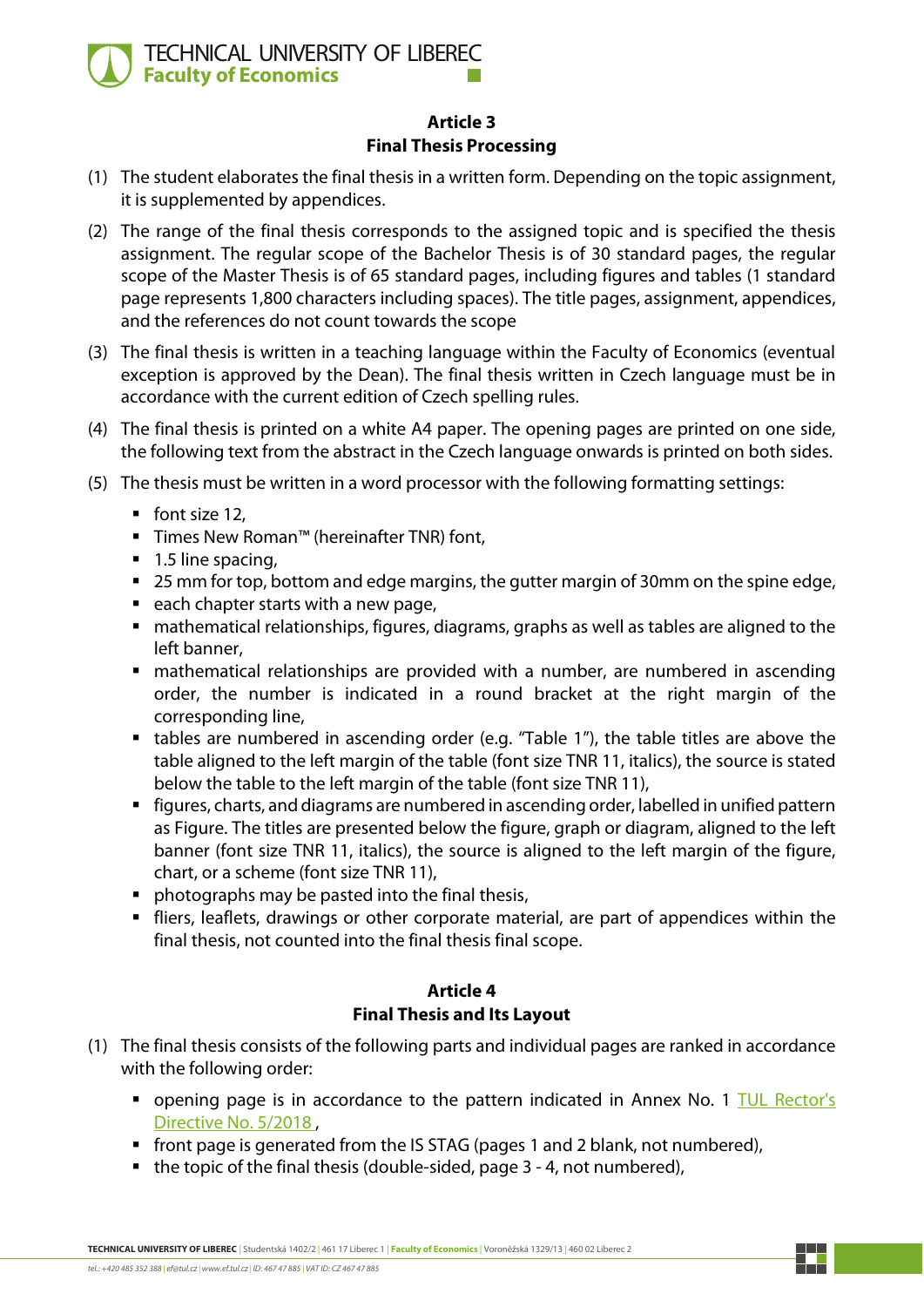# TECHNICAL UNIVERSITY OF LIBEREC **Faculty of Economics**

- confirmation statement (generated from the IS STAG, pages 5 and 6 left blank, not numbered),
- title, abstract and key words presented in Czech language (page 7, not numbered),
- title, abstract and key words presented in English language (page 8, not numbered),
- acknowledgement (optional, page 9, not numbered, followed by blank page 10),
- contents (page 9 or 11, the pages are numbered from this page onwards),
- list of Figures (photographs),
- the list of Tables,
- the list of abbreviations and symbols (in an alphabetical order, commonly used abbreviations are not mentioned),
- the text, divided into chapters:
	- **Preface (contains general specifications with a focus on objective and purpose and of** the thesis),
	- **Analysis and evaluation of the current state** (data on the current state of the issue and presents current findings, bibliographic research included),
	- **Suggested solutions including economic assessment** (contains a synthesis of the issue including economic assessment. This part within Master Thesis is a principal chapter of the thesis.)
	- **Conclusion** (contains clearly and logically expressed results achieved in the thesis, evaluates its economic, technical and social contributions, considerations and proposals for further research)
- **References** (in an alphabetical order),
- **Appendices** (annexes are marked with the word "Appendix", ordered alphabetically by capital letters and the title of the annex; annexes include drawings, corporate materials, etc.; the page numbering of annexes is a continuation of the page numbering of the final thesis, but they are not included in the scope of the thesis)

### **Article 5 Submission of the Final Thesis**

- (1) The introductory six pages of the thesis are generated from IS STAG (tab "My studies"  $\rightarrow$  item in the left menu "Qualification thesis"  $\rightarrow$  link "Fill in data on the thesis (or submit an electronic form of the thesis). " $\rightarrow$  link "Print title pages and assignment of thesis. PDF format".)
- (2) Subsequent pages of the thesis are numbered in ascending order, starting with the "Contents" page, which has the page number 9 (if no acknowledgement is given) or 11 (if acknowledgement is included).
- (3) Before submitting the final thesis to the supervisor, the student uploads his/her final thesis to IS STAG as a single file in PDF format (PDF/A), including title pages and the thesis assignment, and at the same time enters additional data (title of the thesis in English, keywords both in Czech and English, abstract of the thesis in both Czech and English). The PDF format must allow searching within the text.
- (4) After saving all the data and the electronic form of the thesis, the student prints a confirmation certificate about entering the required data from IS STAG, signs it and attaches it to the submitted printed thesis.
- (5) The student submits one copy of the final thesis. The submitted copy must be bound so that the individual sheets are not loose. The Final Thesis is bound in the cardboard folder of dark colour with a contrast printing in accordance with the [TUL Rector's Directive No. 5/2018.](https://doc.tul.cz/8580)

**TECHNICAL UNIVERSITY OF LIBEREC** | Studentská 1402/2 | 461 17 Liberec 1 | **Faculty of Economics** | Voroněžská 1329/13 | 460 02 Liberec 2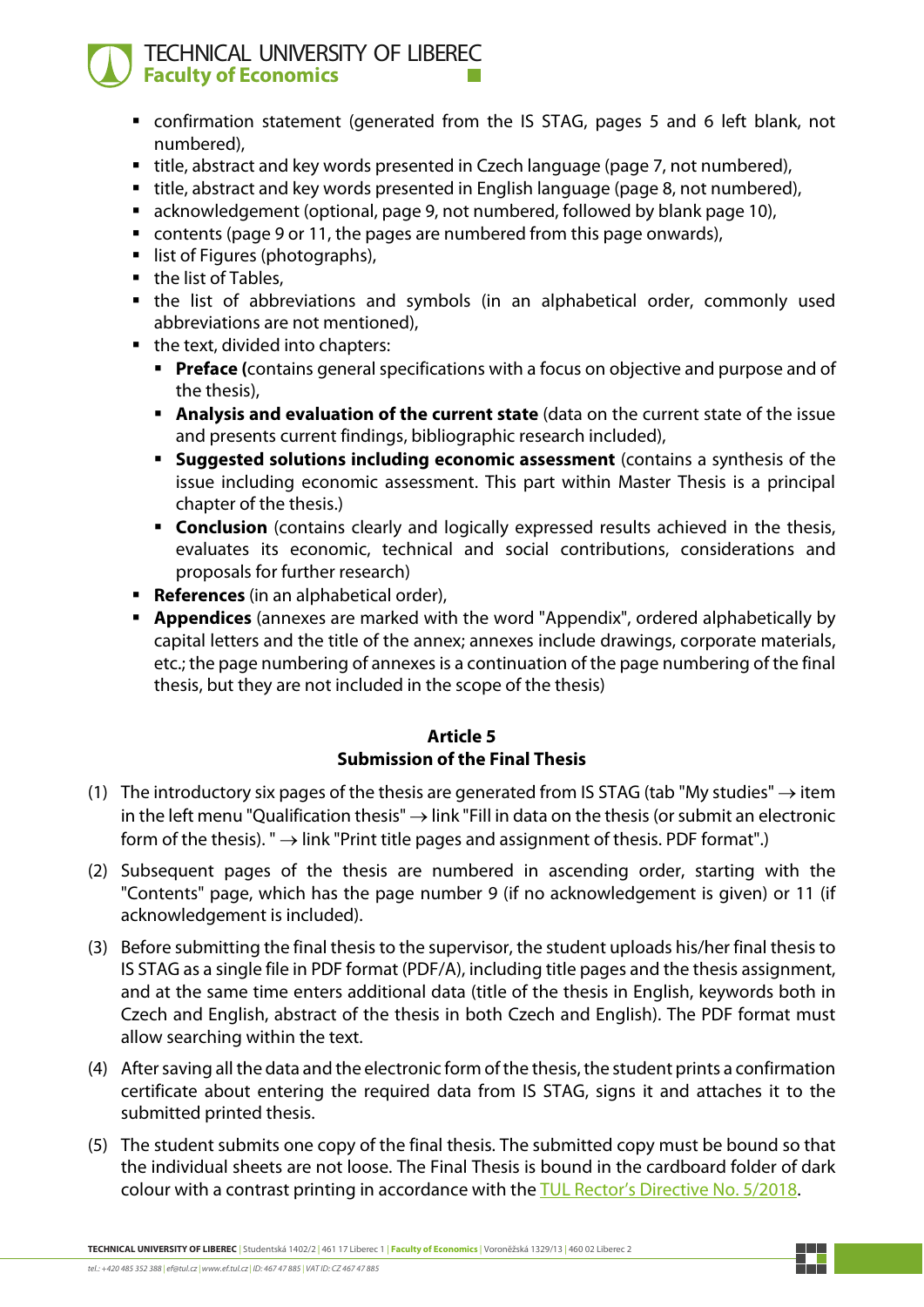## TECHNICAL UNIVERSITY OF LIBEREC **Faculty of Economics**

- (6) Final theses are automatically checked to ensure that no intentional unauthorized use of another person's work in serious violation of intellectual property protection laws (plagiarism check) has occurred during their processing. In the event of suspected plagiarism, the Dean decides on disciplinary proceedings.
- (7) Provided that a confirmation of the insertion of the text and additional data into the IS STAG is not included within the final thesis, the supervisor of the final thesis cannot grant a credit to the student.
- (8) Unless the student submits the final thesis by the due date or the thesis supervisor does not accept the thesis by the due date, the student cannot participate in the State Final Examination.
- (9) The submitted copy of the thesis may be returned to the student after a successful defence

### **Article 6 Final Provisions**

- (1) The original Directive No. 1/2019 effective from 1 July 2019 is hereby revoked and replaced by this revision.
- (2) This revision of Directive No. 1/2019 enters into force and effect on 1 September 2021.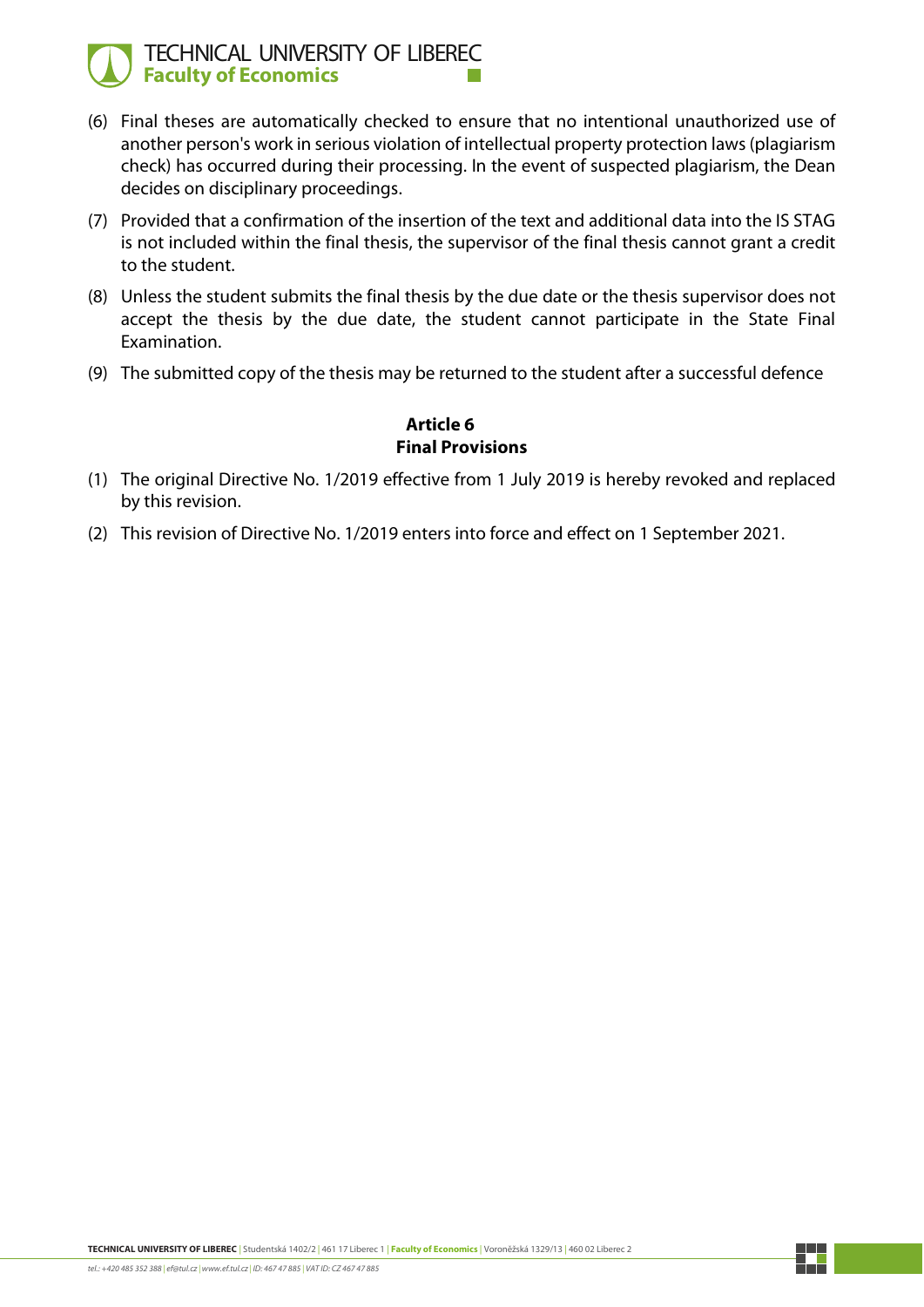

### **Appendix A Bibliographic Citation Patterns**

- (1) A standardized-format software  $Zotero$  is recommended for citations and bibliographic references. The software video tutorial is available on [YouTube](https://youtube.com/playlist?list=PLAlkjmzRsQ1VT48yUKA0-kFnNhJFtgEH9). The citation style CSN ISO 690 is applied.
- (2) First names written out in full or the initials can be applied in all types of documents. However, only one of these two options is ever used for all items in the list of sources used.
- (3) Standard

ČSN ISO 690:2010, 2011. *Informace a dokumentace – Pravidla pro bibliografické odkazy a citace informačních zdrojů*. Praha: Úřad pro technickou normalizaci, metrologii a státní zkušebnictví.

Stipulated standard contains both mandatory and facultative data. Provided that the standard is in a conflict with the rules of Czech spelling within some parts, then the rules of Czech spelling are preferred and applied!

(4) Printed Monograph

BUREŠOVÁ, Jitka, 2019. *Budování loajality zákazníků ke značkám oblečení na Facebooku*. Brno: Masaryk University Press. ISBN 978-80-210-9123-8.

*For a monograph with multiple authors.* Under the new version of the above standard, **all names** are entered if possible. The name of the first author is given inversely, and the name of the last author can be separated by the "and" link.

RYDVALOVÁ, Petra, Ivan JÁČ, Eva KARHANOVÁ HORYNOVÁ, Eva ŠTICHHAUEROVÁ, Magdalena ZBRÁNKOVÁ, Klára ANTLOVÁ, Naděžda PETRŮ a Jiří VACEK, 2017. *Typologie a hodnocení vitality rodinného podnikání.* Liberec: Technická univerzita v Liberci. ISBN 978-80-7494-352-2.

SEMERÁDOVÁ, Tereza a Petr WEINLICH, 2019. *Website Quality and Shopping Behavior – Quantitative and Qualitative Evidence*. Cham, Switzerland: Springr International Publishing. ISBN 978-3-030-44440-2.

Edition data are applied only if the second or subsequent edition is concerned.

KUNEŠOVÁ, Hana, Aleš KOCOUREK, Pavla BEDNÁŘOVÁ, Eva CIHELKOVÁ a Miloš NOVÝ, 2014. *Světová ekonomika: nové jevy a perspektivy*. 3. vyd. Praha: C.H. Beck. ISBN 978-80-7400-502-2.

(5) Journal Article

ŠTICHHAUEROVÁ, Eva, Miroslav ŽIŽKA a Natalie PELLONEOVÁ, 2020. Comparison of the Significance of Clusters for Increasing Business Performance. *Journal of Competitiveness*, **12**(3): 172–1889. ISSN 1804-171X.

(6) Contribution in Scientific Collection

MYSLIVCOVÁ, Světlana, Kateřina MARŠÍKOVÁ a Jaroslav DEMEL, 2021. Employability of University Graduates: The Influence of Covid-19 Pandemic. In: ANTLOVÁ, Klára a Tereza SEMERÁDOVÁ (eds.). *Proceedings of the 15th International Conference Liberec Economic Forum 2021*. Liberec: Technical University of Liberec, s. 405–413. ISBN 978-80-7494-578-6.

**TECHNICAL UNIVERSITY OF LIBEREC** | Studentská 1402/2 | 461 17 Liberec 1 | **Faculty of Economics** | Voroněžská 1329/13 | 460 02 Liberec 2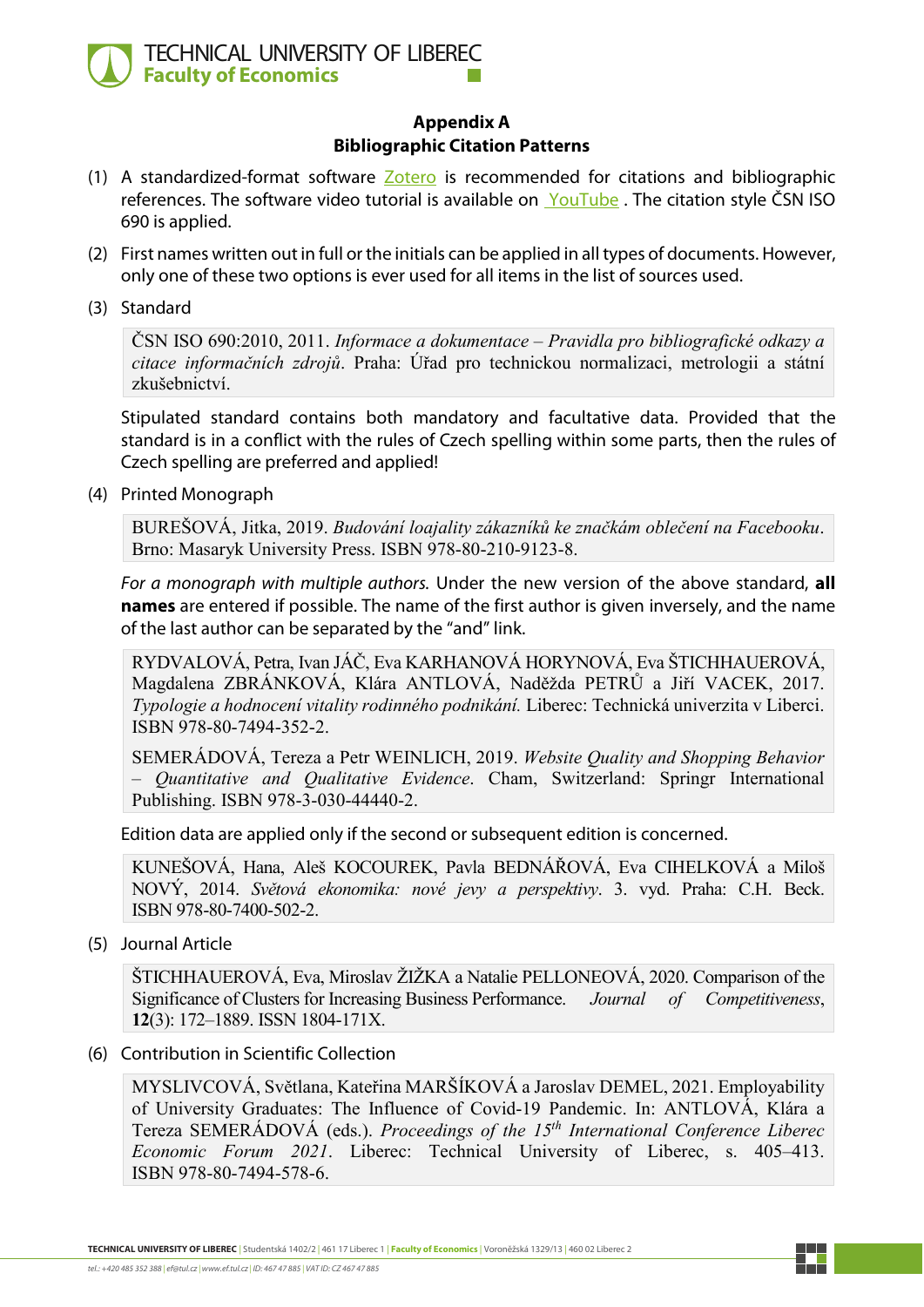## TECHNICAL UNIVERSITY OF LIBEREC **Faculty of Economics**

(7) Dissertation Thesis and/or Habilitation Dissertation

SUKOVÁ, Lenka, 2021. *Organizační transformace a integrace podniku v průběhu životního cyklu*. Liberec. Disertační práce (Ph.D.). Technická univerzita v Liberci, Ekonomická fakulta. Vedoucí práce: doc. Ing. Petra Rydvalová, Ph.D.

(8) Electronic Online Sources

UNGERMAN, Otakar a Jaroslava, DĚDKOVÁ, 2019. Model of the Circular Economy and Its Application in Business Practice. *Environment, Development and Sustainability* [online], **22**(4): 3407–3432. [cit. 2021-08-24]. ISSN 1573-2975. Dostupné z: [https://link.springer.com](https://link.springer.com/content/pdf/10.1007/s10668-019-00351-2.pdf)  [/content/pdf/10.1007/s10668](https://link.springer.com/content/pdf/10.1007/s10668-019-00351-2.pdf)-019-00351-2.pdf

ČSÚ, 2020. *Statistická ročenka Libereckého kraje 2020* [online]. Liberec: Český statistický úřad [cit. 2021-08-24]. ISBN 978-80-250-3002-8. Dostupné z: [https://www.czso.cz/csu/czso](https://www.czso.cz/csu/czso/statisticka-rocenka-libereckeho-kraje-2020)  /statisticka-rocenka-[libereckeho](https://www.czso.cz/csu/czso/statisticka-rocenka-libereckeho-kraje-2020)-kraje-2020

PROQUEST, 2021. *Databáze článků ProQuest* [online]. Ann Arbor, MI, USA: ProQuest. [cit. 2021-09-26]. Dostupné z: [http://knihovna.tul.cz](http://knihovna.tul.cz/)

- (9) For referring the sources used in the text of the thesis, the Harvard referencing style is applied, i.e. **the authors' last name and the year of publication:**
	- The author's last name and the year of publication in round brackets placed within the text.
	- When citing a source with more authors, the first author's surname should be stated followed by 'et al'.
	- No Author: If possible, use the organisation responsible for the post in place of the author.
	- If this institution is also unknown, the abbreviation "Anon" (i.e. (anonymous) is applied.
	- If directly quoted, page number in round brackets is placed after the year of publication.
- (10) The list of citations at the end of the thesis is arranged alphabetically by authors' surnames and at the second level by year of publication.

#### Example:

Fojtíková a kol. (2014, s. 301) definuje globalizaci jako *"objektivní a přirozený proces, který je poháněn expanzí mezinárodního obchodu, zvýšenou mobilitou kapitálu a pracovní síly*." a ukazuje, že tento proces je sice spontánní, ale často bývá podporován nadnárodními společnostmi a mezinárodními organizacemi (Fojtíková et al. 2014). Také díky tomu nabízí globalizace mnohé příležitosti, ale neskýtá žádné jistoty (Kraft a Fárek 2012).

#### References:

FOJTÍKOVÁ, Lenka, Kateřina DVOROKOVÁ, Radomír KAŇA, Monika MRLINOVÁ, Eva KOVÁŘOVÁ, Jana KOVÁŘOVÁ, Lukáš MELECKÝ, Michaela STANÍČKOVÁ, Boris NAVRÁTIL a Eva POLEDNÍKOVÁ, 2014. *Postavení Evropské unie v podmínkách globalizované světové ekonomiky*. Ostrava: Vysoká škola báňská – Technická univerzita Ostrava. ISBN 978-80-248-3333-0.

KRAFT, Jiří a Jiří FÁREK, 2012. *Světová ekonomika v epoše globálních změn.* Liberec: Technická univerzita v Liberci. ISBN 978-80-7372-910-3.